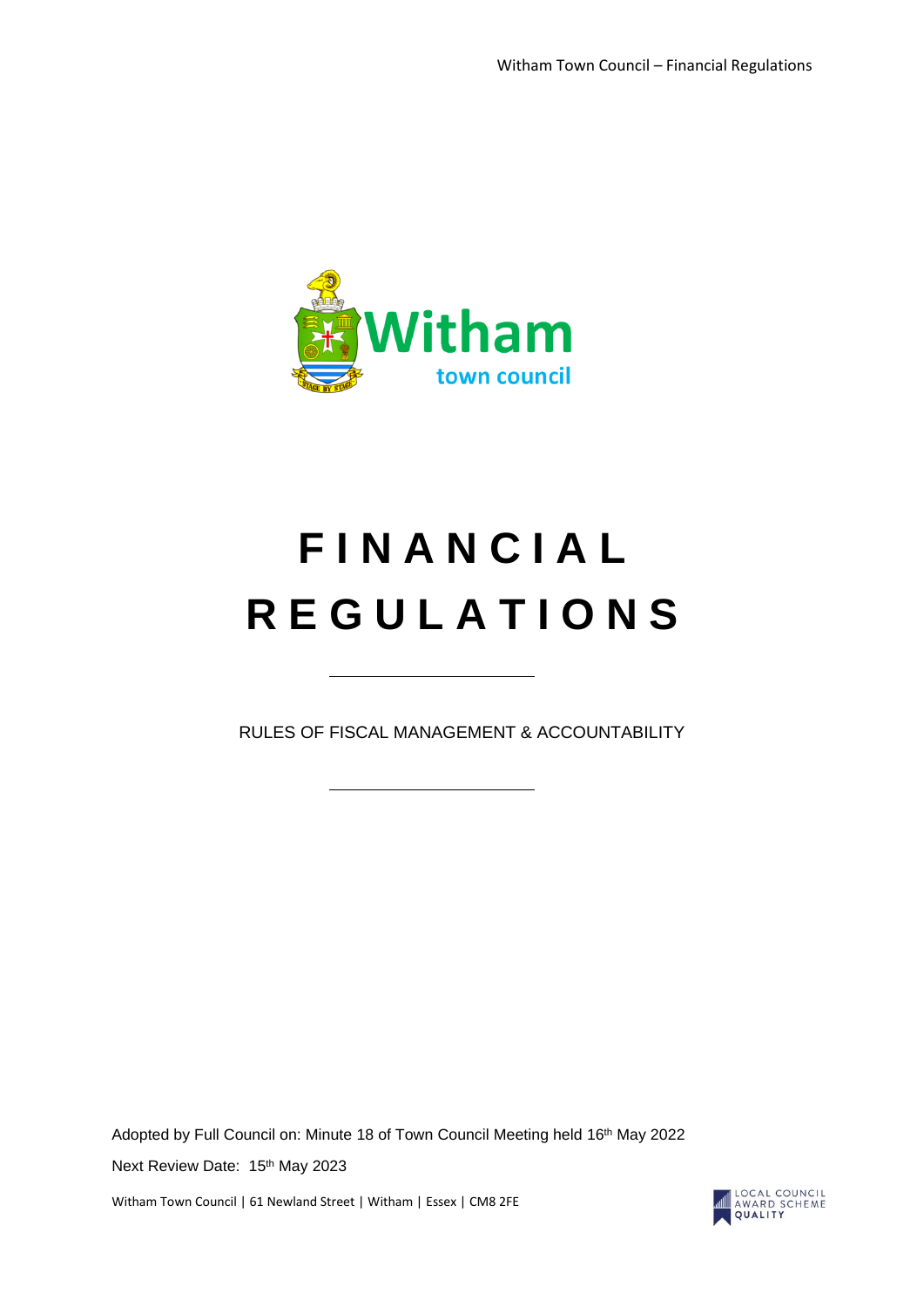# **1. General**

1.1. These financial regulations govern the conduct of financial management by the council and may only be amended or varied by resolution of the council. Financial regulations provide procedural guidance and binding rules for members and officers. Financial regulations must be observed in conjunction with the council's standing orders and any individual financial regulations relating to contracts.

1.2. The council is responsible in law for ensuring that its financial management is adequate and effective and that the council has a sound system of internal control which facilitates the effective exercise of the council's functions, including arrangements for the management of risk.

1.3. The council's accounting control systems must include measures:

- for the timely production of accounts;
- that provide for the safe and efficient safeguarding of public money;
- to prevent and detect inaccuracy and fraud; and
- identifying the duties of officers.

1.4. These financial regulations demonstrate how the council meets these responsibilities and requirements.

1.5. At least once a year, prior to approving the Annual Governance Statement, the council must review the effectiveness of its system of internal control, which shall be in accordance with proper practices. The Council commits to undertake two meetings in any financial year of the Financial Scrutiny Panel, which is responsible for the production of a member-led report examining the efficacy of the system of internal control.

1.6. Deliberate or wilful breach of these Regulations by an employee may give rise to disciplinary proceedings.

1.7. Members of council are expected to follow the instructions within these Regulations and not to entice employees to breach them. Failure to follow instructions within these Regulations brings the office of councillor into disrepute.

1.8. The Responsible Financial Officer (RFO) holds a statutory office to be appointed by the council. The Clerk has been appointed as RFO for this council and these regulations will apply accordingly and in their absence the Deputy RFO.

1.9. The RFO;

- acts under the policy direction of the council;
- administers the council's financial affairs in accordance with all Acts, Regulations and proper practices;
- determines on behalf of the council its accounting records and accounting control systems;
- ensures the accounting control systems are observed;
- maintains the accounting records of the council up to date in accordance with proper practices;
- assists the council to secure economy, efficiency and effectiveness in the use of its resources; and
- produces financial management information as required by the council.

Witham Town Council | 61 Newland Street | Witham | Essex | CM8 2FE

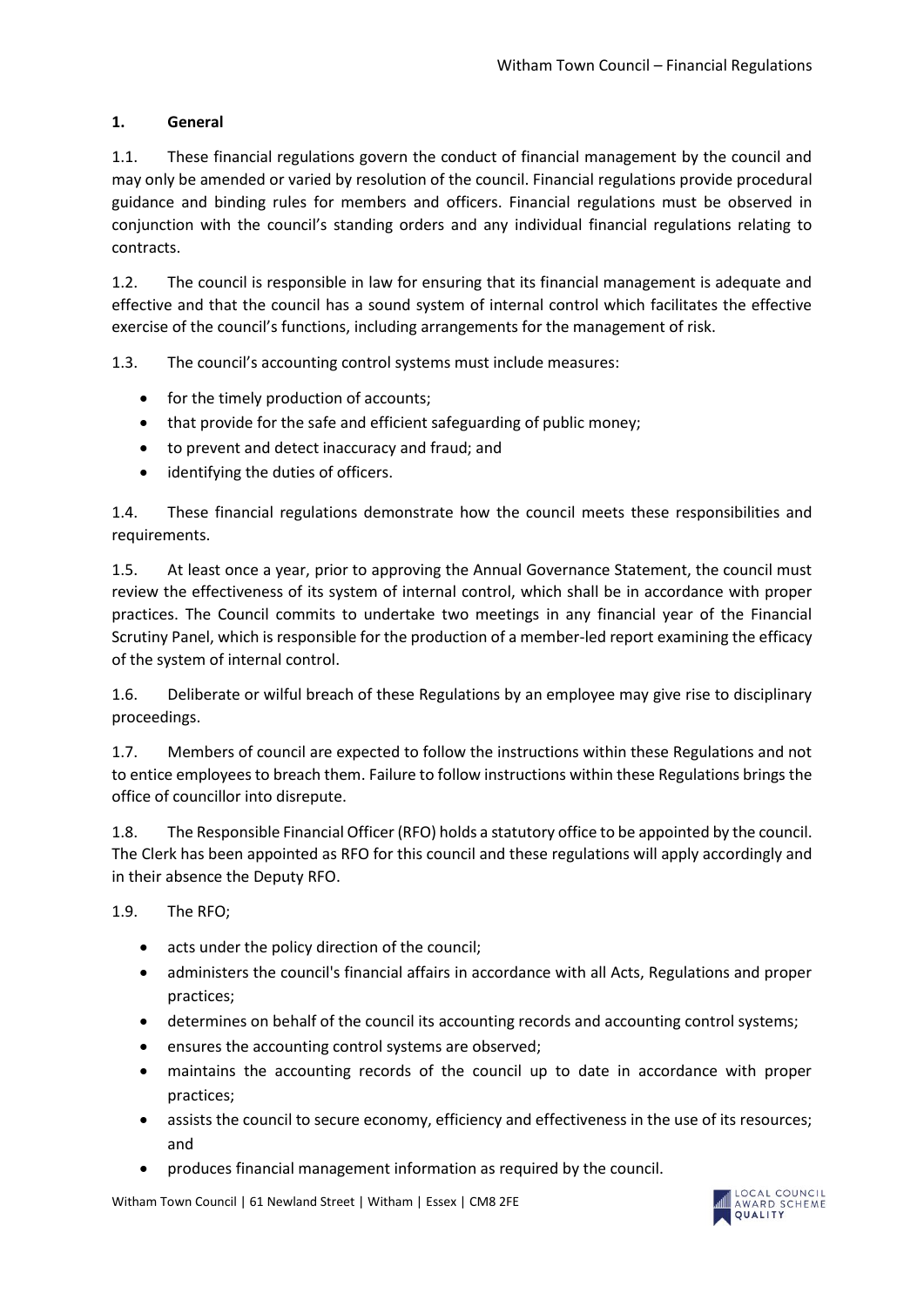1.10. The accounting records determined by the RFO shall be sufficient to show and explain the council's transactions and to enable the RFO to ensure that any income and expenditure account and statement of balances, or record of receipts and payments and additional information, as the case may be, or management information prepared for the council from time to time comply with the Accounts and Audit Regulations.

1.11. The accounting records determined by the RFO shall in particular contain:

- entries from day to day of all sums of money received and expended by the council and the matters to which the income and expenditure or receipts and payments account relate;
- a record of the assets and liabilities of the council; and
- wherever relevant, a record of the council's income and expenditure in relation to claims made, or to be made, for any contribution, grant or subsidy.

1.12. The accounting control systems determined by the RFO shall include:

- procedures to ensure that the financial transactions of the council are recorded as soon as reasonably practicable and as accurately and reasonably as possible;
- procedures to enable the prevention and detection of inaccuracies and fraud and the ability to reconstruct any lost records;
- identification of the duties of officers dealing with financial transactions and division of responsibilities of those officers in relation to significant transactions;
- procedures to ensure that uncollectable amounts, including any bad debts are not submitted to the council for approval to be written off except with the approval of the RFO and that the approvals are shown in the accounting records; and
- measures to ensure that risk is properly managed.

1.13. The council is not empowered by these Regulations or otherwise to delegate certain specified decisions. In particular any decision regarding:

- setting the final budget or the precept (council tax requirement);
- approving accounting statements;
- approving an annual governance statement;
- borrowing;
- writing off bad debts;
- declaring eligibility for the General Power of Competence; and
- addressing recommendations in any report from the internal or external auditors, shall be a matter for the full council only.
- 1.14. In addition, the council must:
	- determine and keep under regular review the bank mandate for all council bank accounts;
	- Approve any grant application received under the Town Council's Grant Aid Scheme. All such applications received will be referred to the next available Community Committee meeting. The community committee will reserve the right to refer any grant application to Full Council if it deems appropriate.

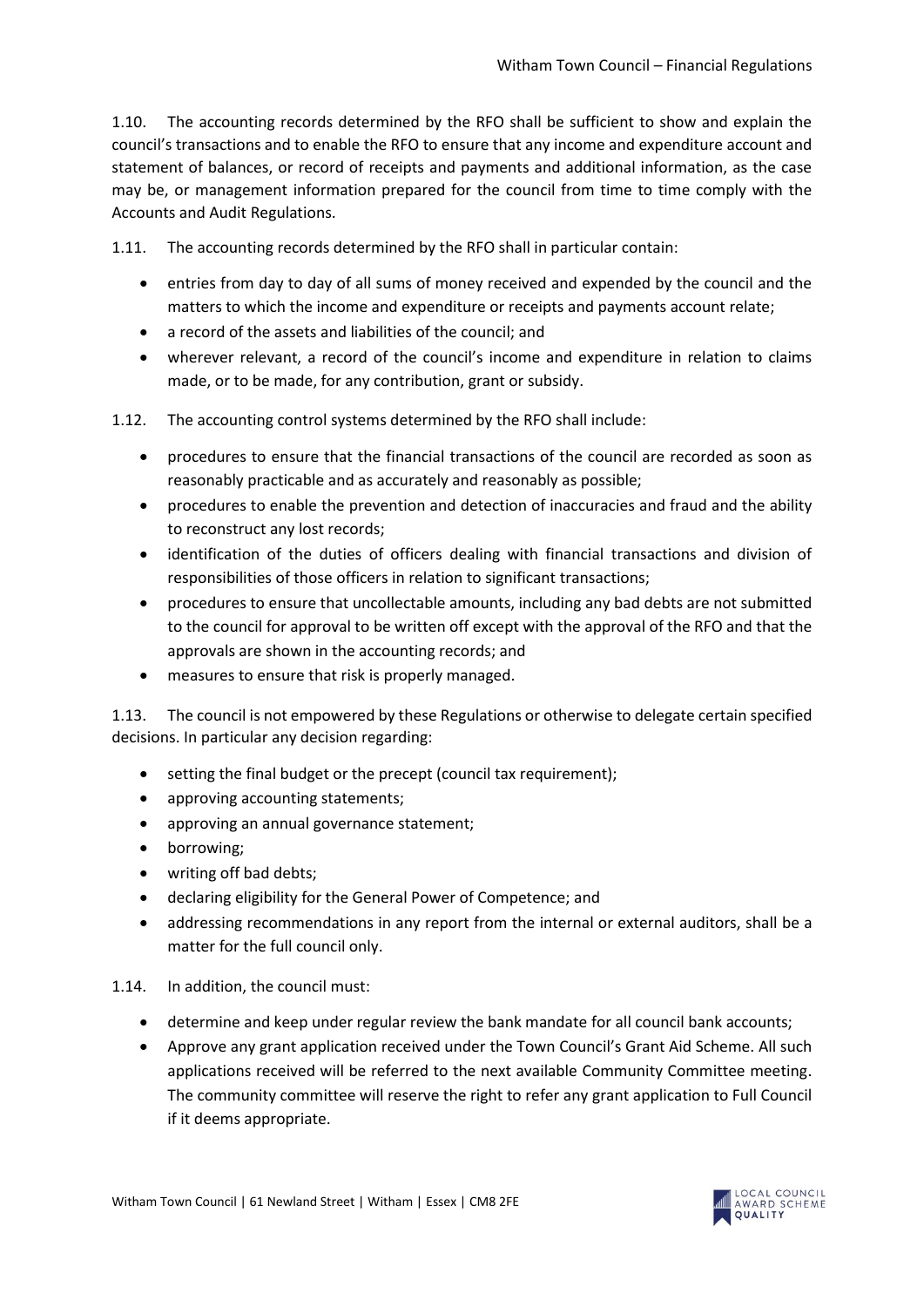• All matters in relation to employee pay and conditions are delegated to the Staffing & Accommodation Sub-Committee, which holds executive power to approve expenditure from all budgeted employee salary lines.

1.15. In these financial regulations, references to the Accounts and Audit Regulations or 'the regulations' shall mean the regulations issued under the provisions of section 27 of the Audit Commission Act 1998, or any superseding legislation, and then in force unless otherwise specified.

In these financial regulations the term 'proper practice' or 'proper practices' shall refer to guidance issued in *Governance and Accountability for Local Councils - a Practitioners' Guide (England)* issued by the Joint Practitioners Advisory Group (JPAG), available from the websites of NALC and the Society for Local Council Clerks (SLCC).

# **2. Accounting and audit (internal and external)**

2.1. All accounting procedures and financial records of the council shall be determined by the RFO in accordance with the Accounts and Audit Regulations, appropriate guidance and proper practices.

2.2. On a regular basis, at least once in each quarter, and at each financial year end, the Policy and Resources Committee will verify bank reconciliations (for all accounts) produced by the RFO. The Chairman of the Policy and Resources Committee shall sign the reconciliations and the original bank statements (or similar document) as evidence of verification. (In accordance with Standing Order 17).

2.3. The RFO shall complete the annual statement of accounts in the format of the Annual Governance & Accountability Return (AGAR), and any related documents of the council contained in the AGAR (as specified in proper practices) as soon as practicable after the end of the financial year and having certified the accounts shall submit them and report thereon to the council within the timescales set by the Accounts and Audit Regulations.

2.4. The council shall ensure that there is an adequate and effective system of internal audit of its accounting records, and of its system of internal control in accordance with proper practices. Any officer or member of the council shall make available such documents and records as appear to the council to be necessary for the purpose of the audit and shall, as directed by the council, supply the RFO, internal auditor, or external auditor with such information and explanation as the council considers necessary for that purposes.

2.5. The internal auditor shall be appointed by and shall carry out the work in relation to internal controls required by the council in accordance with proper practices.

2.6. The internal auditor shall:

- be competent and independent of the financial operations of the council;
- report to council in writing, or in person, on a regular basis at least once during each financial year;
- to demonstrate competence, objectivity and independence, be free from any actual or perceived conflicts of interest, including those arising from family relationships; and
- has no involvement in the financial decision making, management or control of the council.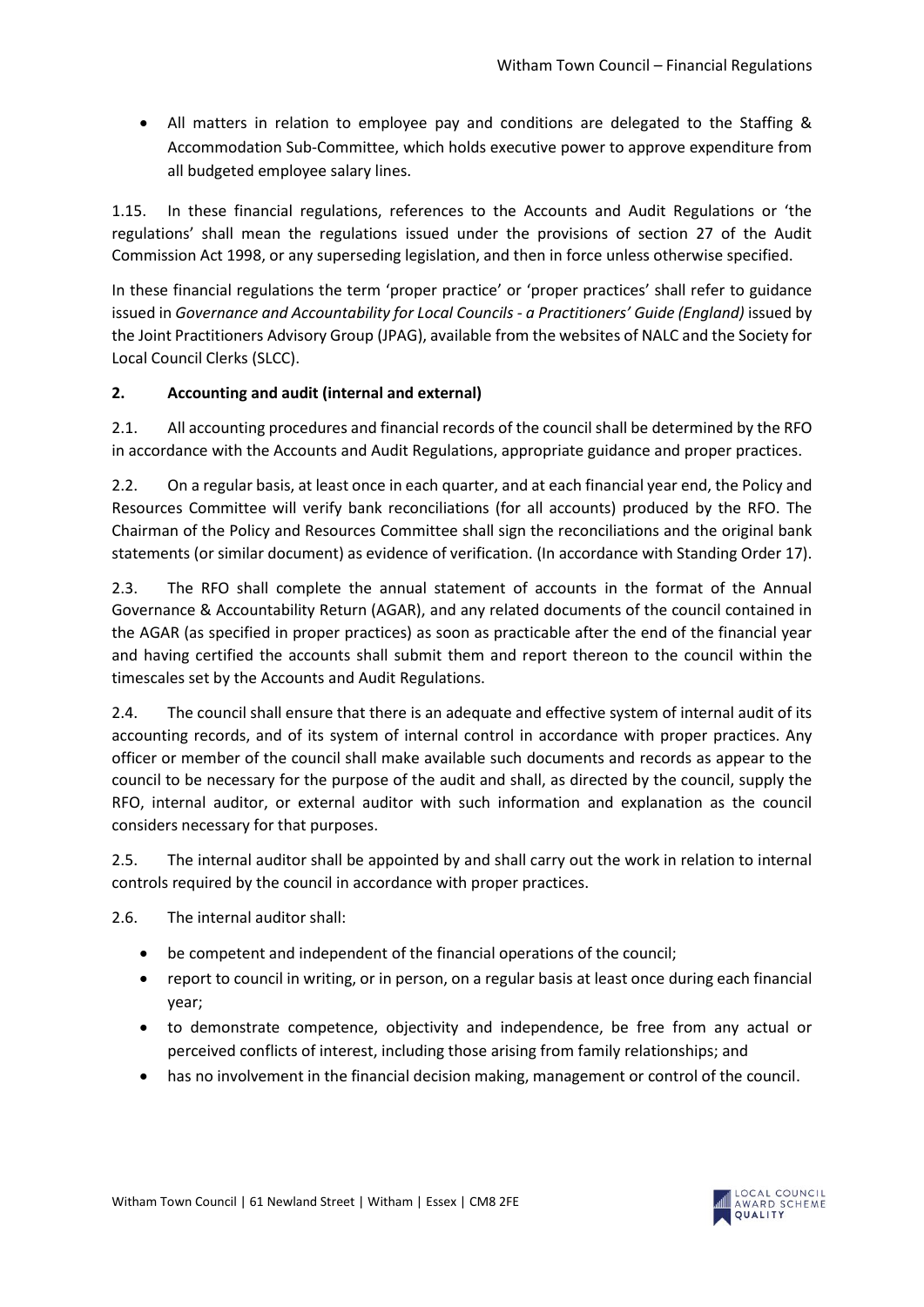2.7. Internal or external auditors may not under any circumstances:

- perform any operational duties for the council;
- initiate or approve accounting transactions; or

2.8. For the avoidance of doubt, in relation to internal audit the terms 'independent' and 'independence' shall have the same meaning as is described in proper practices.

2.9. The RFO shall make arrangements for the exercise of electors' rights in relation to the accounts including the opportunity to inspect the accounts, books, and vouchers and display or publish any notices and statements of account required by Audit Commission Act 1998, or any superseding legislation, and the Accounts and Audit Regulations.

2.10. The RFO shall, without undue delay, bring to the attention of all councillors any correspondence or report from internal or external auditors.

#### **3. Annual estimates (budget) and forward planning**

3.1. The budgeting period commences each September and runs concurrently with the Council's approved Business Planning Process. Each committee chairman must meet with the RFO to examine preliminary business plans and draft advisory budgets produced by officers. Draft budgets will be completed by each chair and submitted to their respective committees for examination and approval prior to being referred to the Estimates Sub-Committee.

3.2. The RFO must each year, by no later than end of January, prepare detailed estimates of all receipts and payments including the use of reserves and all sources of funding for the following financial year in the form of a budget to be considered by the Estimates Sub-Committee and recommendations to be received by the council before the end of January.

3.3. The council shall consider annual budget proposals in relation to the council's three year forecast of revenue and capital receipts and payments including recommendations for the use of reserves and sources of funding and update the forecast accordingly.

3.4. The council shall fix the precept (council tax requirement), and relevant basic amount of council tax to be levied for the ensuing financial year not later than by the end of January each year. The RFO shall issue the precept to the billing authority and shall supply each member with a copy of the approved annual budget.

3.5. The approved annual budget shall form the basis of financial control for the ensuing year.

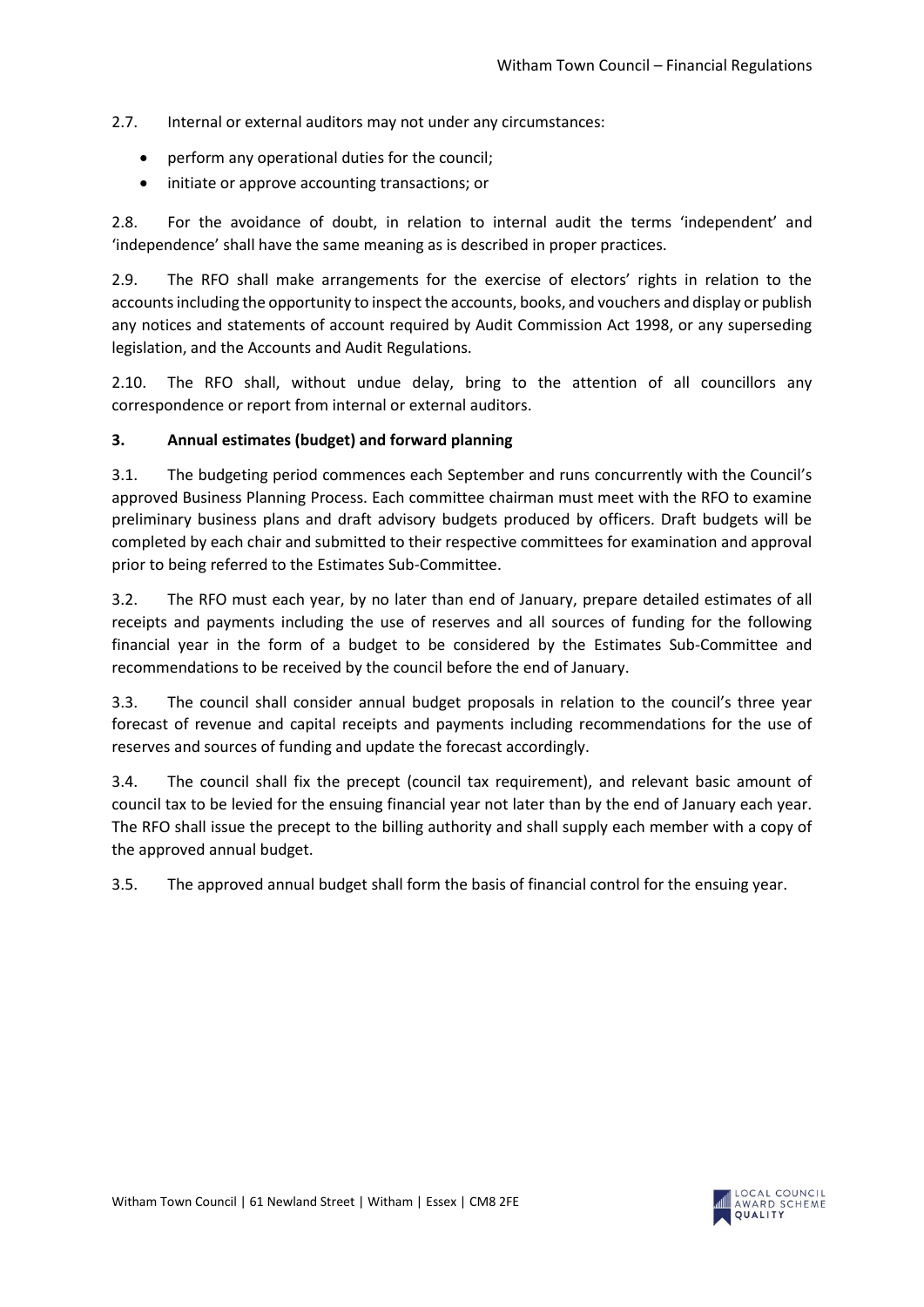## **4. Budgetary control and authority to spend**

4.2. No expenditure may be authorised that will exceed the amount provided in the revenue budget for that class of expenditure other than by resolution of the council, or duly delegated committee. During the budget year and with the approval of the relevant Committee or council having considered fully the implications for public services, unspent and available amounts may be moved to other budget headings or to an earmarked reserve as appropriate ('virement').

4.3. Unspent provisions in the revenue or capital budgets for completed projects shall not be carried forward to a subsequent year.

4.5. In cases of extreme risk to the delivery of council services, the clerk may authorise revenue expenditure on behalf of the council which in the clerk's judgement it is necessary to carry out. Such expenditure includes repair, replacement or other work, whether or not there is any budgetary provision for the expenditure, subject to a limit of £3,000. The Clerk shall report such action to the chairman as soon as possible and to the council as soon as practicable thereafter.

4.6. No expenditure shall be authorised in relation to any capital project and no contract entered into or tender accepted involving capital expenditure unless the council is satisfied that the necessary funds are available and the requisite borrowing approval has been obtained.

4.7. All capital works shall be administered in accordance with the council's standing orders and financial regulations relating to contracts.

4.8. The RFO shall regularly provide the council with a statement of receipts and payments to date under each head of the budgets, comparing actual expenditure to the appropriate date against that planned as shown in the budget.

4.9. Changes in earmarked reserves shall be approved by council as part of the budgetary control process.

## **5. Banking arrangements and authorisation of payments**

5.1. The council's banking arrangements, including the bank mandate, shall be made by the RFO and approved by the council; banking arrangements may not be delegated to a committee. They shall be regularly reviewed for safety and efficiency. The council shall seek credit references in respect of members or employees who act as signatories.

5.2. The RFO shall prepare a BACS schedule of payments requiring authorisation by Members on as regularly as required in order to meet statutory payment terms, together with the relevant invoices, present the schedule to signatories for approval. Signatories shall review the schedule for compliance and, having satisfied themselves shall authorise payment. Personal payments (including salaries, wages, expenses and any payment made in relation to the termination of a contract of employment) may be summarised to remove public access to any personal information.

5.3 Each payment must be signed and approved by two signatories. All payments over £4,000 must be signed and approved by three signatories.

5.4. All invoices for payment shall be examined, verified and certified by the RFO to confirm that the work, goods or services to which each invoice relates has been received, carried out, examined and represents expenditure previously approved by the council.

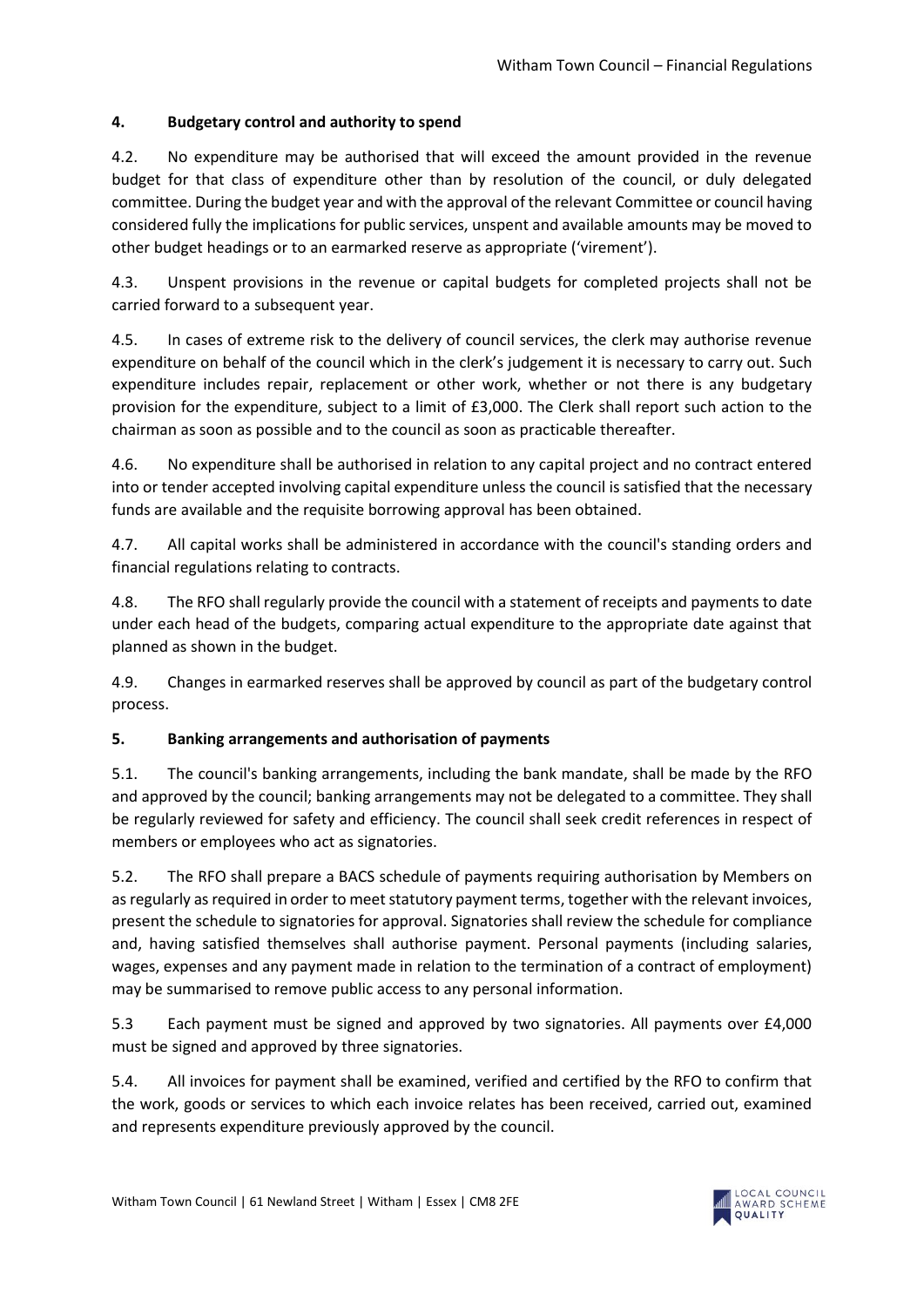5.5. The RFO shall examine invoices for arithmetical accuracy and analyse them to the appropriate expenditure heading. The RFO shall take all steps to pay all invoices submitted.

5.6. The RFO shall have delegated authority to authorise the payment of items only if a payment is necessary to avoid a charge to interest under the Late Payment of Commercial Debts (Interest) Act 1998.

5.7. Members are subject to the Code of Conduct that has been adopted by the council and shall comply with the Code and Standing Orders when a decision to authorise or instruct payment is made in respect of a matter in which they have a disclosable pecuniary or other interest, unless a dispensation has been granted.

5.8. The council will aim to rotate the duties of members in these Regulations so that onerous duties are shared out as evenly as possible over time.

## **6. Instructions for the making of payments**

6.1. The council will make safe and efficient arrangements for the making of its payments.

6.2. Following authorisation under Financial Regulation 5 above, the council, a duly delegated committee or, if so delegated, the Clerk or RFO shall give instruction that a payment shall be made.

6.3. All payments, excluding payments in relation to the petty cash account shall be affected by BACS save for where suppliers payment requires a cheque to be presented.

6.4. Cheques or orders for payment drawn on the bank account in accordance with the schedule shall be signed by members of the Council in accordance with regulation

6.5. A member who is a bank signatory, having a connection by virtue of family or business relationships with the beneficiary of a payment, should not, under normal circumstances, be a signatory to the payment in question.

6.6. To indicate agreement of the details shown on the cheque or order for payment with the counterfoil and the invoice or similar documentation, the signatories shall each also initial the cheque counterfoil, along with the invoice.

6.7. All regular contracts and fixed overheads should be paid by Direct Debit wherever possible, including but not limited to payment for utility supplies (energy, telephone and water) and any National Non-Domestic Rates.

6.8. No employee or councillor shall disclose any PIN or password, relevant to the working of the council or its bank accounts, to any person not authorised in writing by the council or a duly delegated committee. PINs and passwords are retained within the Council's master password database and their safe custody remains the responsibility of the RFO at all times.

6.9. Regular back-up copies of the records on any computer shall be made and shall be stored securely away from the computer in question, and preferably off site.

6.10. Where internet banking arrangements are made with any bank, the RFO shall be appointed as the Service Administrator.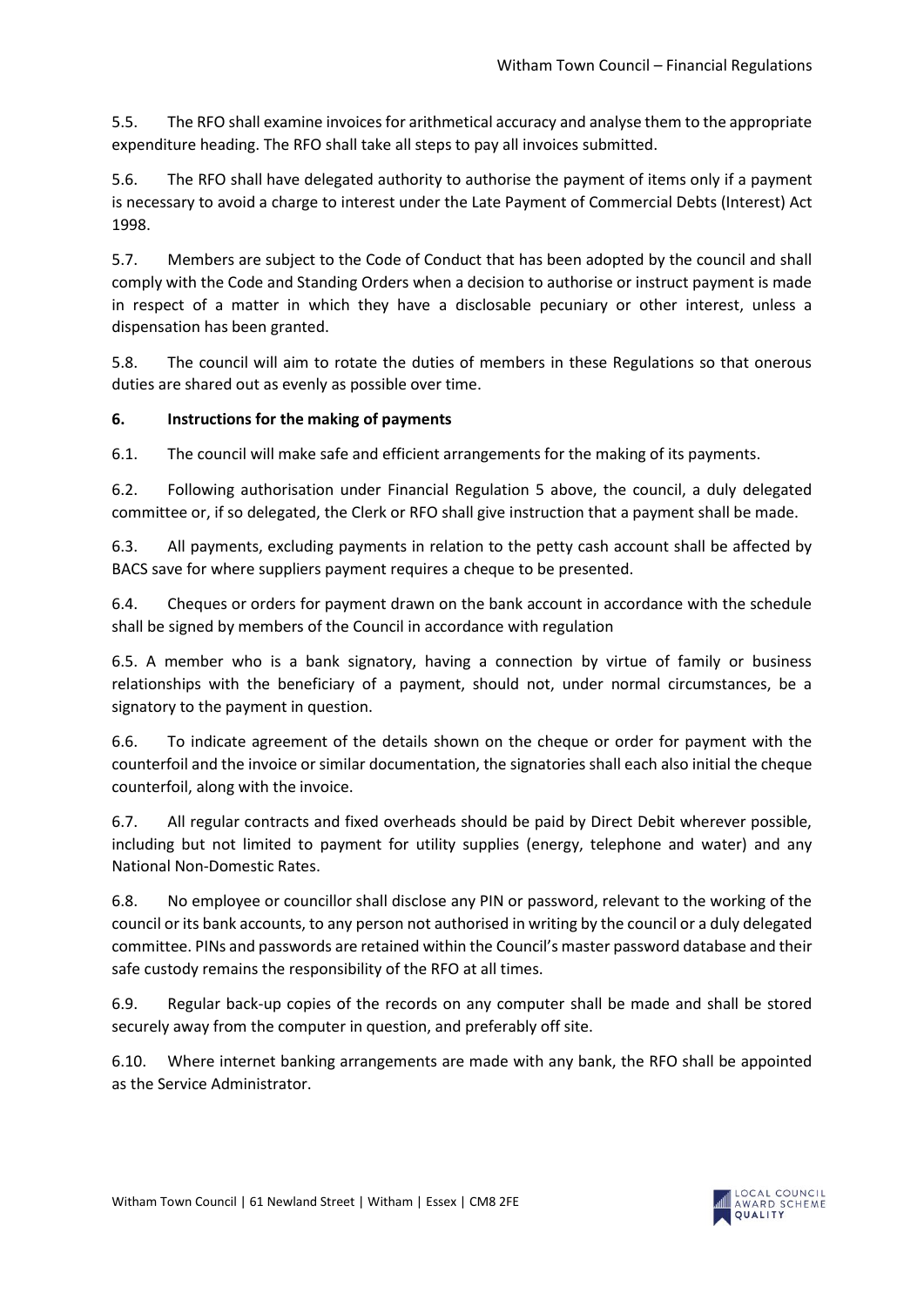6.11. Any Credit Card issued for use will be specifically restricted to the RFO to a maximum monthly credit limit of £4,000. Staff personal credit or debit cards can only be used in exceptional circumstances and this shall be reported at the next meeting of the Financial Scrutiny Panel.

6.12. Any trade account opened by the council will be specifically restricted to use by the RFO and upon notification, the Information Centre Manager and Operations Manager and shall be subject to automatic payment in full at each month-end.

6.13. The RFO may provide petty cash to officers for defraying operational and other expenses. Vouchers for payments made shall be forwarded to the RFO with a claim for reimbursement.

a) The RFO shall maintain a maximum petty cash float of £100.00 for defraying operational and other expenses. Vouchers for payments made from petty cash shall be kept to substantiate the payment.

b) Income received must not be paid into the petty cash float but must be separately banked, as provided elsewhere in these regulations.

c) Payments to maintain the petty cash float shall be shown separately on the schedule of payments presented to council under 5.2 above.]

# **7. Payment of salaries**

7.1. As an employer, the council shall make arrangements to meet fully the statutory requirements placed on all employers by PAYE and National Insurance legislation. The payment of all salaries shall be made in accordance with payroll records and the rules of PAYE and National Insurance currently operating, and salary rates shall be as agreed by council, or duly delegated committee.

7.2. Payment of salaries and payment of deductions from salary such as may be required to be made for tax, national insurance and pension contributions, or similar statutory or discretionary deductions must be made in accordance with the payroll records and on the appropriate dates stipulated in employment contracts, provided that each payment is reported to the next available council meeting, as set out in these regulations above.

7.3. No changes shall be made to any employee's pay, emoluments, or terms and conditions of employment without the prior consent of the Staffing and Accommodation Sub-Committee.

7.4. The total of such payments in each calendar month shall be reported with all other payments as made as may be required under these Financial Regulations, to ensure that only payments due for the period have actually been paid.

## **8. Loans and investments**

8.1. All borrowings shall be affected in the name of the council, after obtaining any necessary borrowing approval. Any application for borrowing approval shall be approved by Council as to terms and purpose. The application for borrowing approval, and subsequent arrangements for the loan shall only be approved by full council.

8.2. Any financial arrangement which does not require formal borrowing approval from the Secretary of State (such as Hire Purchase or Leasing of tangible assets) shall be subject to approval by the full council. In each case a report in writing shall be provided to council in respect of value for money for the proposed transaction.

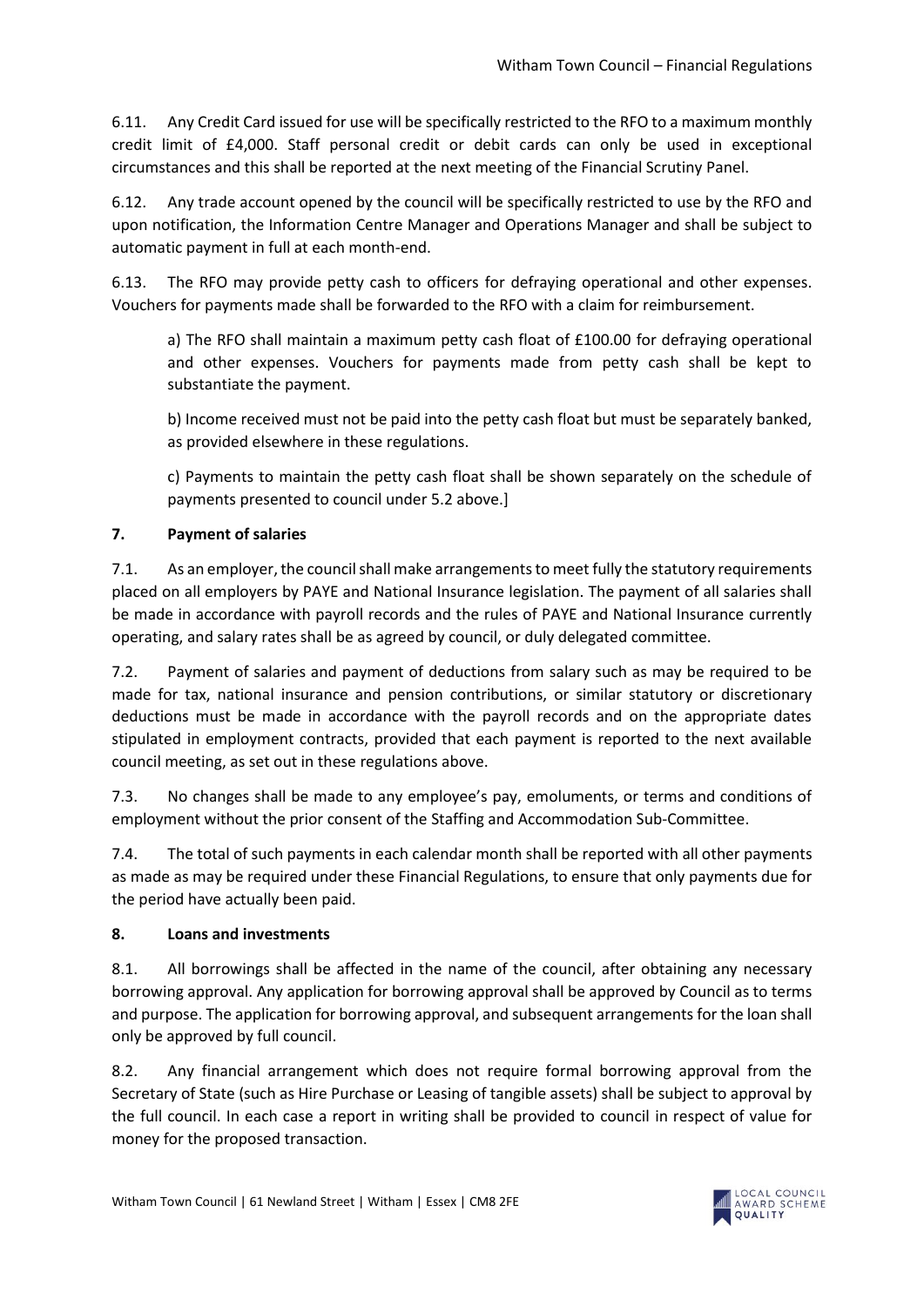8.3. All loans and investments shall be negotiated in the name of the council and shall be for a set period in accordance with council policy.

8.4. The council shall consider the need for a Treasury & Investment Policy which, if drawn up, shall be in accordance with relevant regulations, proper practices and guidance.

8.5. All investments of money under the control of the council shall be in the name of the council.

8.6. All investment certificates and other documents relating thereto shall be retained in the custody of the RFO.

8.7. Payments in respect of short term or long-term investments, including transfers between bank accounts held in the same bank, or branch, shall be made in accordance with Regulation 5 (Authorisation of payments) and Regulation 6 (Instructions for payments).

# **9. Income**

9.1. The collection of all sums due to the council shall be the responsibility of and under the supervision of the RFO.

9.2. Particulars of all charges to be made for work done, services rendered or goods supplied shall be agreed annually by the council, notified to the RFO and the RFO shall be responsible for the collection of all accounts due to the council.

9.3. The council will review all fees and charges at least annually as part of the budget setting process, following a report of the Clerk.

9.4. Any sums found to be irrecoverable shall be reported to the council and considered for writing off during the year.

9.5. All sums received on behalf of the council shall be banked intact as directed by the RFO. In all cases, all receipts shall be deposited with the council's bankers with such frequency as the RFO considers necessary.

9.6. The origin of each receipt shall be entered on the paying-in slip.

9.7. Personal cheques shall not be cashed out of money held on behalf of the council.

9.8. The RFO shall promptly complete any VAT Return that is required. Any repayment claim due in accordance with VAT Act 1994 section 33 shall be made quarterly coinciding with the financial yearend.

9.9. Where any significant sums of cash are regularly received by the council, the RFO shall take such steps as are agreed by the council to ensure that more than one person is present when the cash is counted in the first instance, that there is a reconciliation to some form of control such as ticket issues, and that appropriate care is taken in the security and safety of individuals banking such cash.

## **10. Orders for work, goods and services**

10.1. Where formal contract is to be prepared, an order letter will be prepared in advance and provided to the supplier. Copies of orders shall be retained.

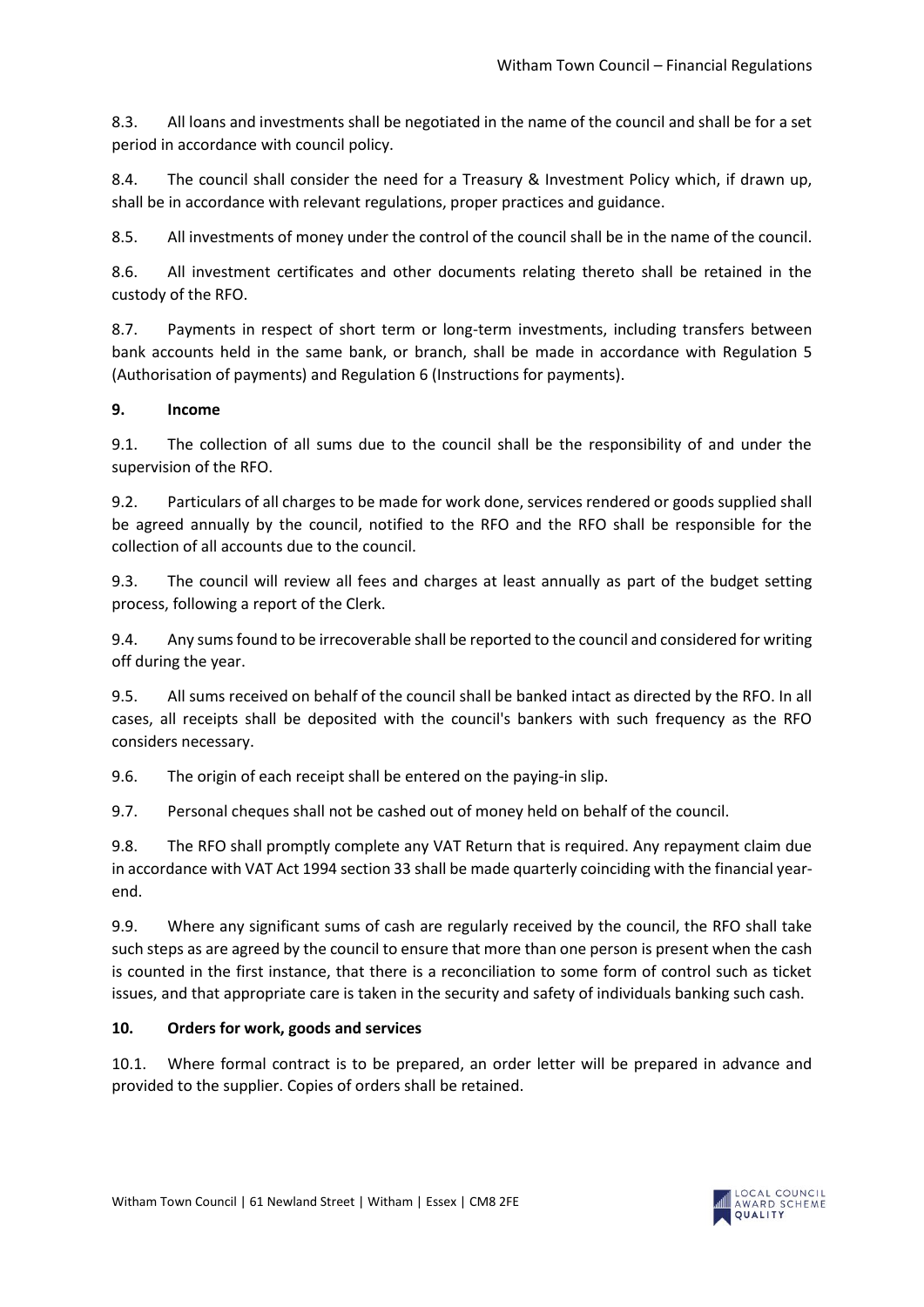10.2. All members and officers are responsible for obtaining value for money at all times. An officer issuing an official order shall ensure as far as reasonable and practicable that the best available terms are obtained in respect of each transaction. When making orders, the Extended Procurement Process must be considered.

10.3. A member may not issue an official order or make any contract on behalf of the council.

## **11. Contracts**

11.1. Procedures as to contracts are laid down as follows:

a) Every contract shall comply with these financial regulations, and no exceptions shall be made otherwise than in an emergency provided that this regulation need not apply to contracts which relate to items (i) to (vi) below:

i. for the supply of gas, electricity, water, sewerage and telephone services;

ii. for specialist services such as are provided by legal professionals acting in disputes;

iii. for work to be executed or goods or materials to be supplied which consist of repairs to or parts for existing machinery or equipment or plant;

iv. for work to be executed or goods or materials to be supplied which constitute an extension of an existing contract by the council;

v. for additional audit work of the external auditor up to an estimated value of £500 (in excess of this sum the Clerk and RFO shall act after consultation with the Chairman and Vice Chairman of council); and

vi. for goods or materials proposed to be purchased which are proprietary articles and / or are only sold at a fixed price.

b) Where the council intends to procure or award a public supply contract, public service contract or public works contract as defined by The Public Contracts Regulations 2015 ("the Regulations") which is valued at £25,000 or more, the council shall comply with the relevant requirements of the Regulations<sup>1</sup>.

c) The full requirements of The Regulations, as applicable, shall be followed in respect of the tendering and award of a public supply contract, public service contract or public works contract which exceed thresholds in The Regulations set by the Public Contracts Directive 2014/24/EU (which may change from time to time)<sup>2</sup>.

d) When applications are made to waive financial regulations relating to contracts to enable a price to be negotiated without competition the reason shall be embodied in a recommendation to the council.

e) All invitations to tender will be conducted in accordance with the Council's Extended Procure Process.



<sup>1</sup> The Regulations require councils to use the Contracts Finder website to advertise contract opportunities, set out the procedures to be followed in awarding new contracts and to publicise the award of new contracts

 $2$  Thresholds currently applicable are:

a) For public supply and public service contracts 209,000 Euros (£181,302)

b) For public works contracts 5,225,000 Euros (£4,551,413)

Witham Town Council | 61 Newland Street | Witham | Essex | CM8 2FE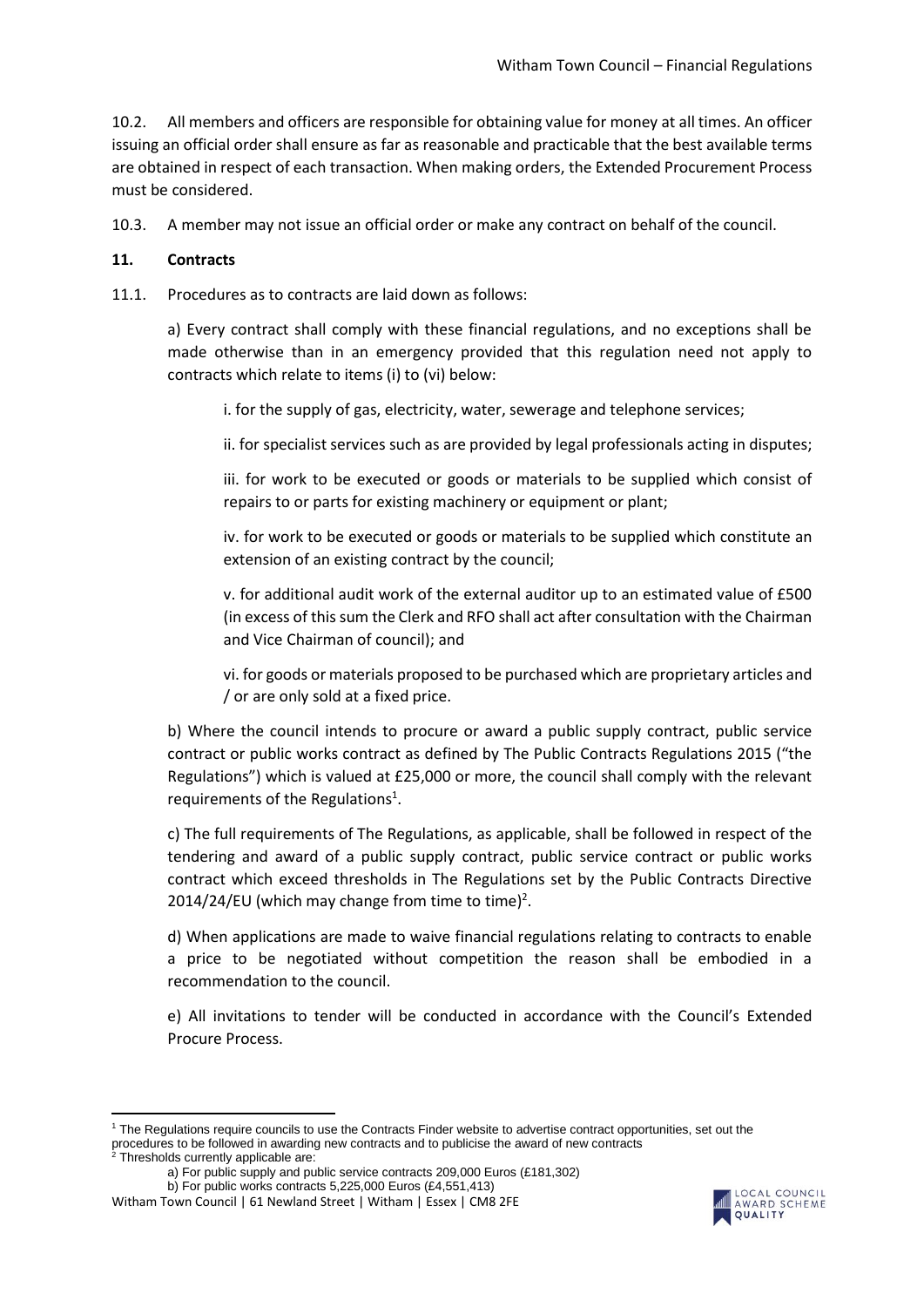## **12. Payments under contracts for building or other construction works**

12.1. Payments on account of the contract sum shall be made within the time specified in the contract by the RFO upon authorised certificates of the architect or other consultants engaged to supervise the contract (subject to any percentage withholding as may be agreed in the particular contract).

12.2. Where contracts provide for payment by instalments the RFO shall maintain a record of all such payments. In any case where it is estimated that the total cost of work carried out under a contract, excluding agreed variations, will exceed the contract sum of 5% or more a report shall be submitted to the council.

12.3. Any variation to a contract or addition to or omission from a contract must be approved by the council and Clerk to the contractor in writing, the council being informed where the final cost is likely to exceed the financial provision.

#### **13. Stores and equipment]**

13.1. The officer in charge of each section shall be responsible for the care and custody of stores and equipment in that section.

13.2. Delivery notes shall be obtained in respect of all goods received into store or otherwise delivered and goods must be checked as to order and quality at the time delivery is made.]

13.3. Stocks shall be kept at the minimum levels consistent with operational requirements.

13.4. The RFO shall be responsible for periodic checks of stocks and stores at least annually.

## **14. Assets, properties and estates**

14.1. The Clerk shall make appropriate arrangements for the custody of all title deeds and Land Registry Certificates of properties held by the council. The RFO shall ensure a record is maintained of all properties held by the council, recording the location, extent, plan, reference, purchase details, nature of the interest, tenancies granted, rents payable and purpose for which held in accordance with Accounts and Audit Regulations.

14.2. No tangible moveable property shall be purchased or otherwise acquired, sold, leased or otherwise disposed of, without the authority of the council, together with any other consents required by law, save where the estimated value of any one item of tangible movable property does not exceed £1,000.

14.3. No real property (interests in land) shall be sold, leased or otherwise disposed of without the authority of the council, together with any other consents required by law. In each case a report in writing shall be provided to council in respect of valuation and surveyed condition of the property (including matters such as planning permissions and covenants) together with a proper business case (including an adequate level of consultation with the electorate).

14.4. No real property (interests in land) shall be purchased or acquired without the authority of the full council. In each case a report in writing shall be provided to council in respect of valuation and surveyed condition of the property (including matters such as planning permissions and covenants) together with a proper business case (including an adequate level of consultation with the electorate).